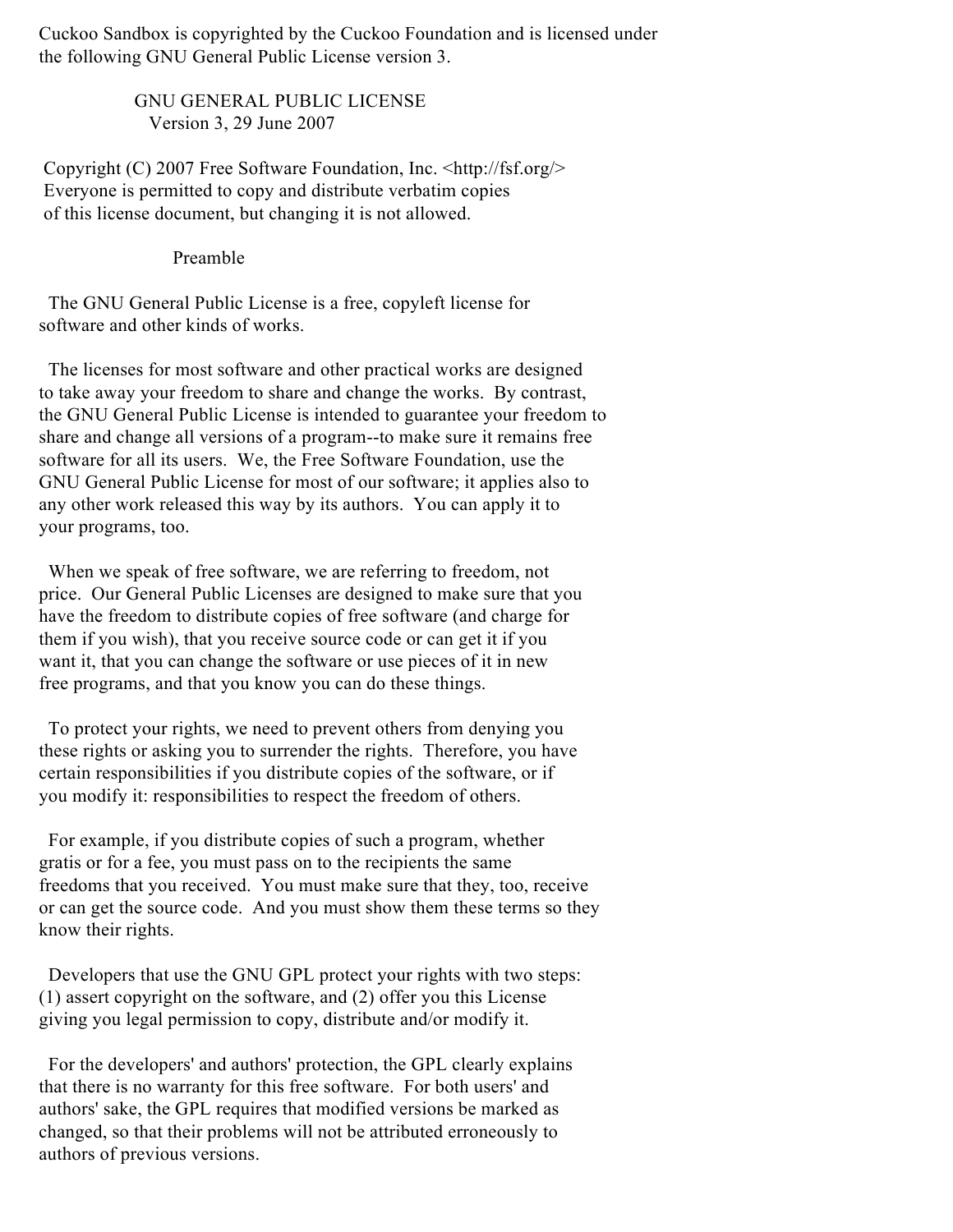Some devices are designed to deny users access to install or run modified versions of the software inside them, although the manufacturer can do so. This is fundamentally incompatible with the aim of protecting users' freedom to change the software. The systematic pattern of such abuse occurs in the area of products for individuals to use, which is precisely where it is most unacceptable. Therefore, we have designed this version of the GPL to prohibit the practice for those products. If such problems arise substantially in other domains, we stand ready to extend this provision to those domains in future versions of the GPL, as needed to protect the freedom of users.

Finally, every program is threatened constantly by software patents. States should not allow patents to restrict development and use of software on general-purpose computers, but in those that do, we wish to avoid the special danger that patents applied to a free program could make it effectively proprietary. To prevent this, the GPL assures that patents cannot be used to render the program non-free.

The precise terms and conditions for copying, distribution and modification follow.

# TERMS AND CONDITIONS

0. Definitions.

"This License" refers to version 3 of the GNU General Public License.

"Copyright" also means copyright-like laws that apply to other kinds of works, such as semiconductor masks.

"The Program" refers to any copyrightable work licensed under this License. Each licensee is addressed as "you". "Licensees" and "recipients" may be individuals or organizations.

To "modify" a work means to copy from or adapt all or part of the work in a fashion requiring copyright permission, other than the making of an exact copy. The resulting work is called a "modified version" of the earlier work or a work "based on" the earlier work.

A "covered work" means either the unmodified Program or a work based on the Program.

To "propagate" a work means to do anything with it that, without permission, would make you directly or secondarily liable for infringement under applicable copyright law, except executing it on a computer or modifying a private copy. Propagation includes copying, distribution (with or without modification), making available to the public, and in some countries other activities as well.

To "convey" a work means any kind of propagation that enables other parties to make or receive copies. Mere interaction with a user through a computer network, with no transfer of a copy, is not conveying.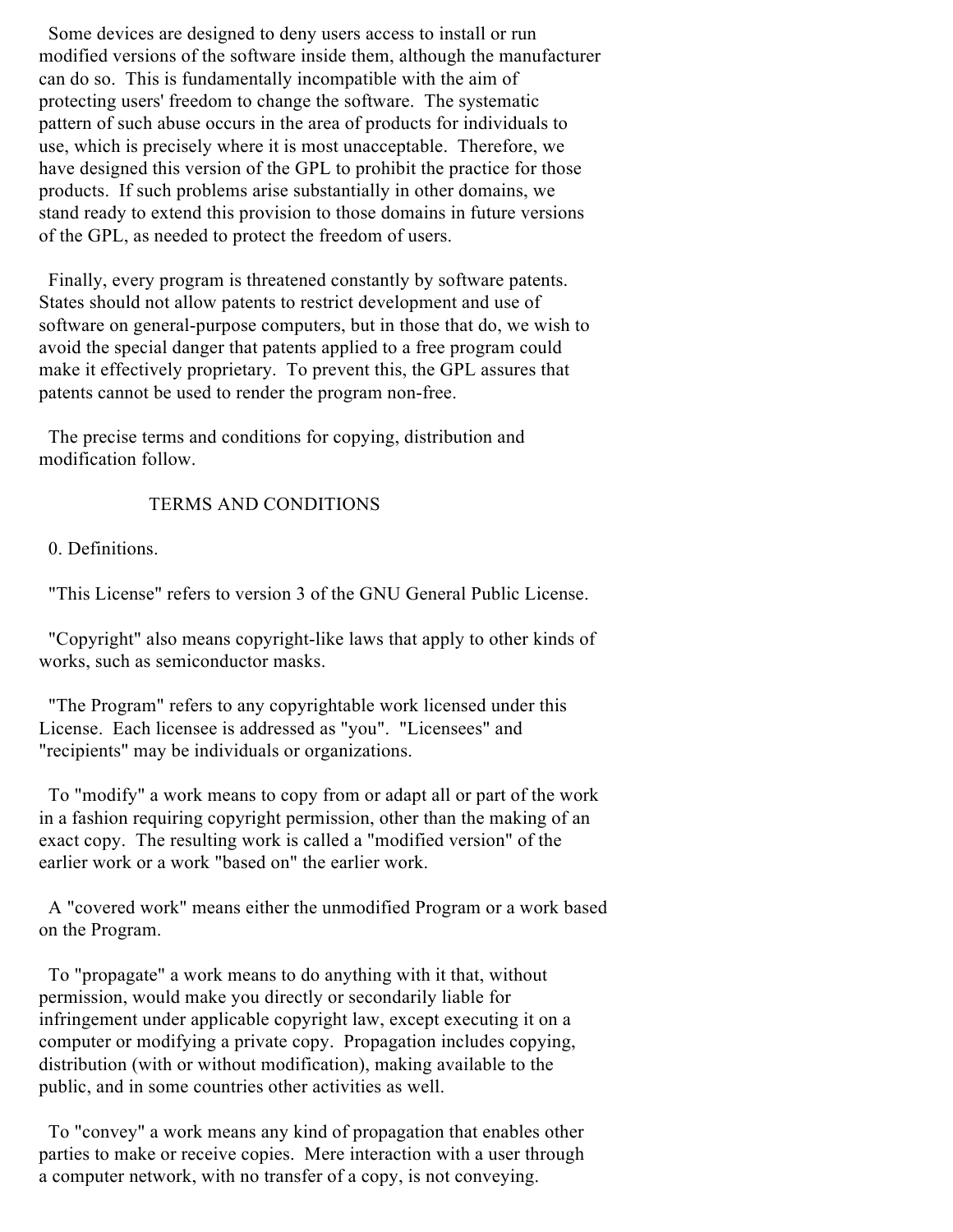An interactive user interface displays "Appropriate Legal Notices" to the extent that it includes a convenient and prominently visible feature that (1) displays an appropriate copyright notice, and (2) tells the user that there is no warranty for the work (except to the extent that warranties are provided), that licensees may convey the work under this License, and how to view a copy of this License. If the interface presents a list of user commands or options, such as a menu, a prominent item in the list meets this criterion.

### 1. Source Code.

The "source code" for a work means the preferred form of the work for making modifications to it. "Object code" means any non-source form of a work.

A "Standard Interface" means an interface that either is an official standard defined by a recognized standards body, or, in the case of interfaces specified for a particular programming language, one that is widely used among developers working in that language.

The "System Libraries" of an executable work include anything, other than the work as a whole, that (a) is included in the normal form of packaging a Major Component, but which is not part of that Major Component, and (b) serves only to enable use of the work with that Major Component, or to implement a Standard Interface for which an implementation is available to the public in source code form. A "Major Component", in this context, means a major essential component (kernel, window system, and so on) of the specific operating system (if any) on which the executable work runs, or a compiler used to produce the work, or an object code interpreter used to run it.

The "Corresponding Source" for a work in object code form means all the source code needed to generate, install, and (for an executable work) run the object code and to modify the work, including scripts to control those activities. However, it does not include the work's System Libraries, or general-purpose tools or generally available free programs which are used unmodified in performing those activities but which are not part of the work. For example, Corresponding Source includes interface definition files associated with source files for the work, and the source code for shared libraries and dynamically linked subprograms that the work is specifically designed to require, such as by intimate data communication or control flow between those subprograms and other parts of the work.

The Corresponding Source need not include anything that users can regenerate automatically from other parts of the Corresponding Source.

The Corresponding Source for a work in source code form is that same work.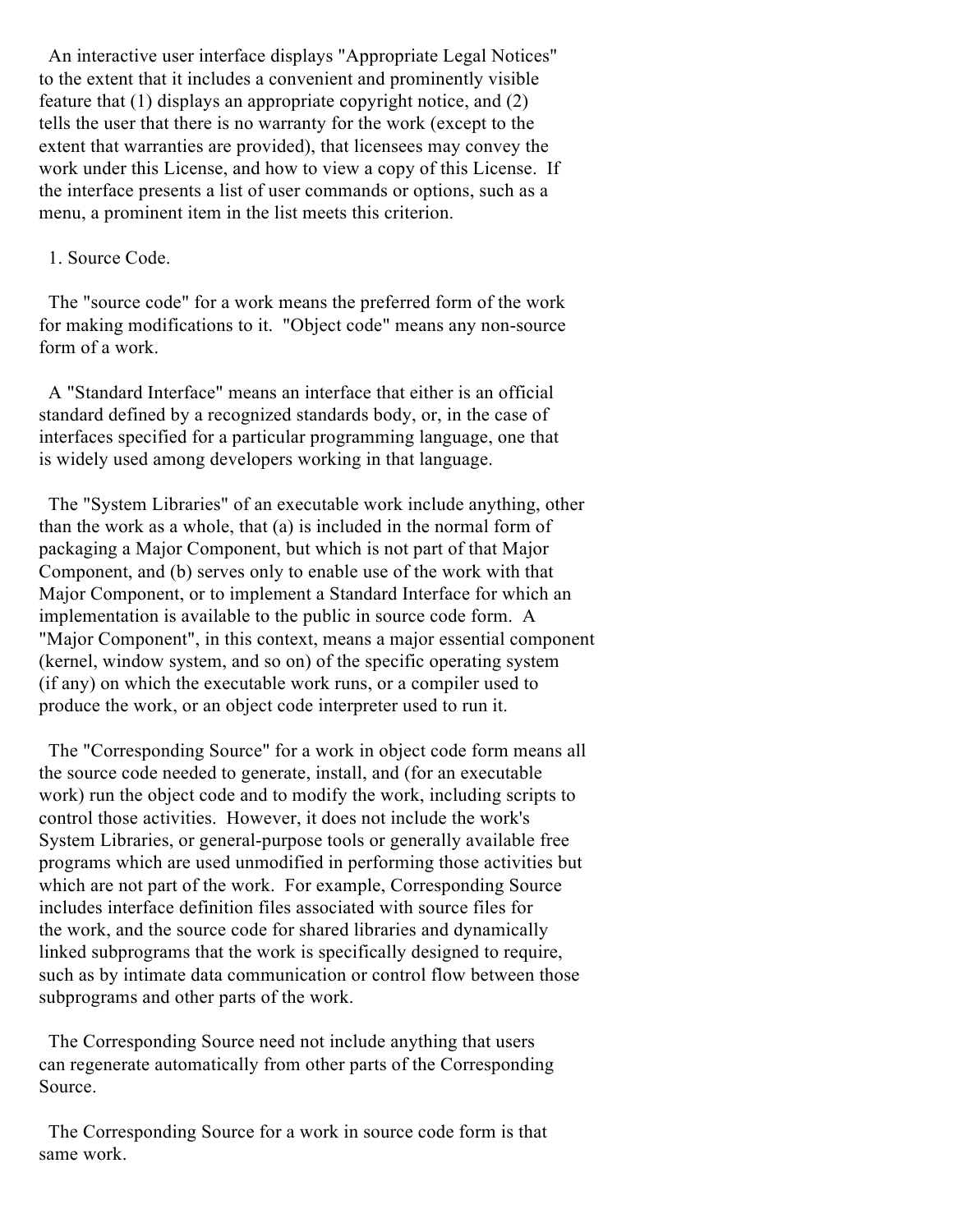### 2. Basic Permissions.

All rights granted under this License are granted for the term of copyright on the Program, and are irrevocable provided the stated conditions are met. This License explicitly affirms your unlimited permission to run the unmodified Program. The output from running a covered work is covered by this License only if the output, given its content, constitutes a covered work. This License acknowledges your rights of fair use or other equivalent, as provided by copyright law.

You may make, run and propagate covered works that you do not convey, without conditions so long as your license otherwise remains in force. You may convey covered works to others for the sole purpose of having them make modifications exclusively for you, or provide you with facilities for running those works, provided that you comply with the terms of this License in conveying all material for which you do not control copyright. Those thus making or running the covered works for you must do so exclusively on your behalf, under your direction and control, on terms that prohibit them from making any copies of your copyrighted material outside their relationship with you.

Conveying under any other circumstances is permitted solely under the conditions stated below. Sublicensing is not allowed; section 10 makes it unnecessary.

3. Protecting Users' Legal Rights From Anti-Circumvention Law.

No covered work shall be deemed part of an effective technological measure under any applicable law fulfilling obligations under article 11 of the WIPO copyright treaty adopted on 20 December 1996, or similar laws prohibiting or restricting circumvention of such measures.

When you convey a covered work, you waive any legal power to forbid circumvention of technological measures to the extent such circumvention is effected by exercising rights under this License with respect to the covered work, and you disclaim any intention to limit operation or modification of the work as a means of enforcing, against the work's users, your or third parties' legal rights to forbid circumvention of technological measures.

4. Conveying Verbatim Copies.

You may convey verbatim copies of the Program's source code as you receive it, in any medium, provided that you conspicuously and appropriately publish on each copy an appropriate copyright notice; keep intact all notices stating that this License and any non-permissive terms added in accord with section 7 apply to the code; keep intact all notices of the absence of any warranty; and give all recipients a copy of this License along with the Program.

You may charge any price or no price for each copy that you convey,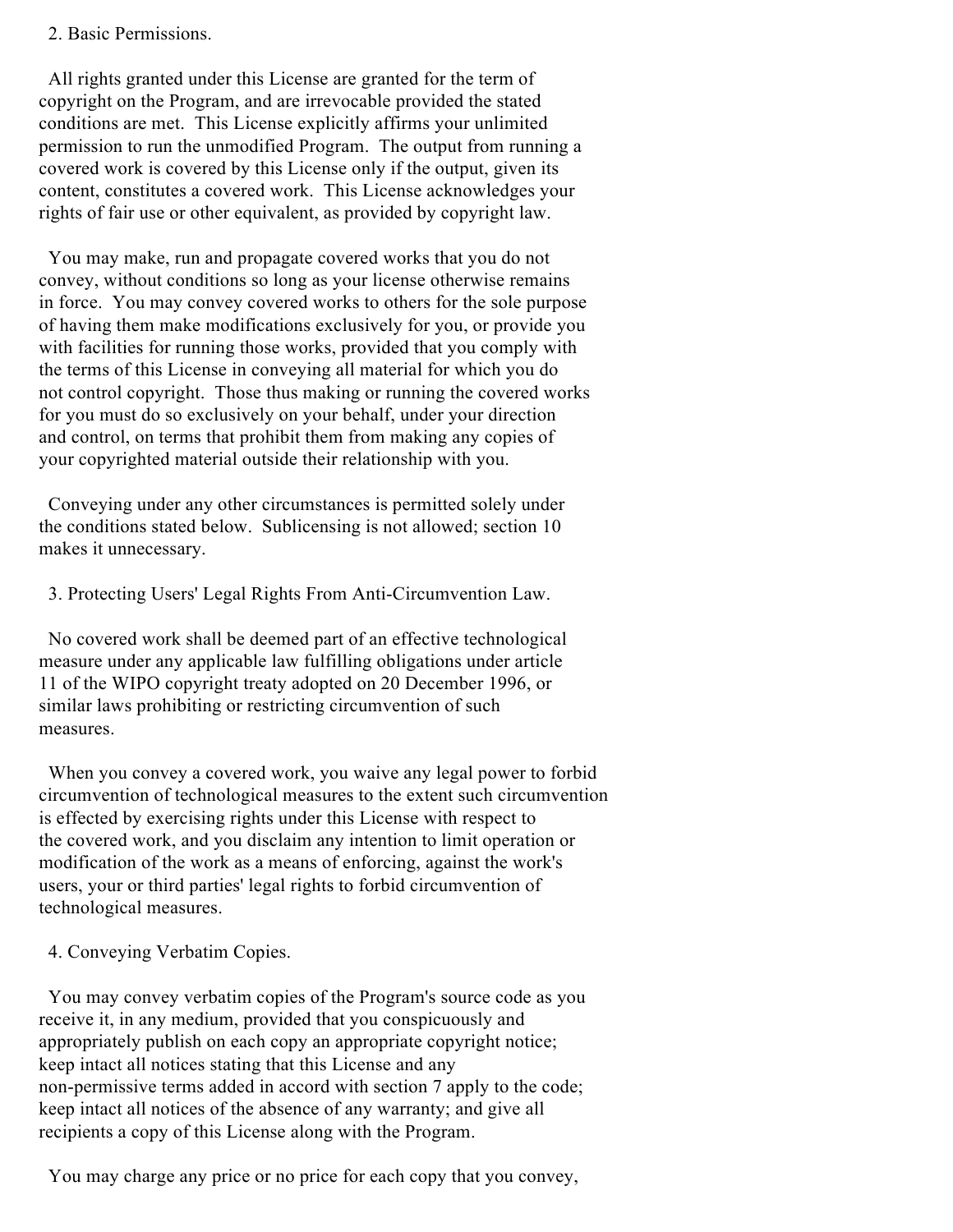and you may offer support or warranty protection for a fee.

5. Conveying Modified Source Versions.

You may convey a work based on the Program, or the modifications to produce it from the Program, in the form of source code under the terms of section 4, provided that you also meet all of these conditions:

a) The work must carry prominent notices stating that you modified it, and giving a relevant date.

b) The work must carry prominent notices stating that it is released under this License and any conditions added under section 7. This requirement modifies the requirement in section 4 to "keep intact all notices".

c) You must license the entire work, as a whole, under this License to anyone who comes into possession of a copy. This License will therefore apply, along with any applicable section 7 additional terms, to the whole of the work, and all its parts, regardless of how they are packaged. This License gives no permission to license the work in any other way, but it does not invalidate such permission if you have separately received it.

d) If the work has interactive user interfaces, each must display Appropriate Legal Notices; however, if the Program has interactive interfaces that do not display Appropriate Legal Notices, your work need not make them do so.

A compilation of a covered work with other separate and independent works, which are not by their nature extensions of the covered work, and which are not combined with it such as to form a larger program, in or on a volume of a storage or distribution medium, is called an "aggregate" if the compilation and its resulting copyright are not used to limit the access or legal rights of the compilation's users beyond what the individual works permit. Inclusion of a covered work in an aggregate does not cause this License to apply to the other parts of the aggregate.

6. Conveying Non-Source Forms.

You may convey a covered work in object code form under the terms of sections 4 and 5, provided that you also convey the machine-readable Corresponding Source under the terms of this License, in one of these ways:

a) Convey the object code in, or embodied in, a physical product (including a physical distribution medium), accompanied by the Corresponding Source fixed on a durable physical medium customarily used for software interchange.

b) Convey the object code in, or embodied in, a physical product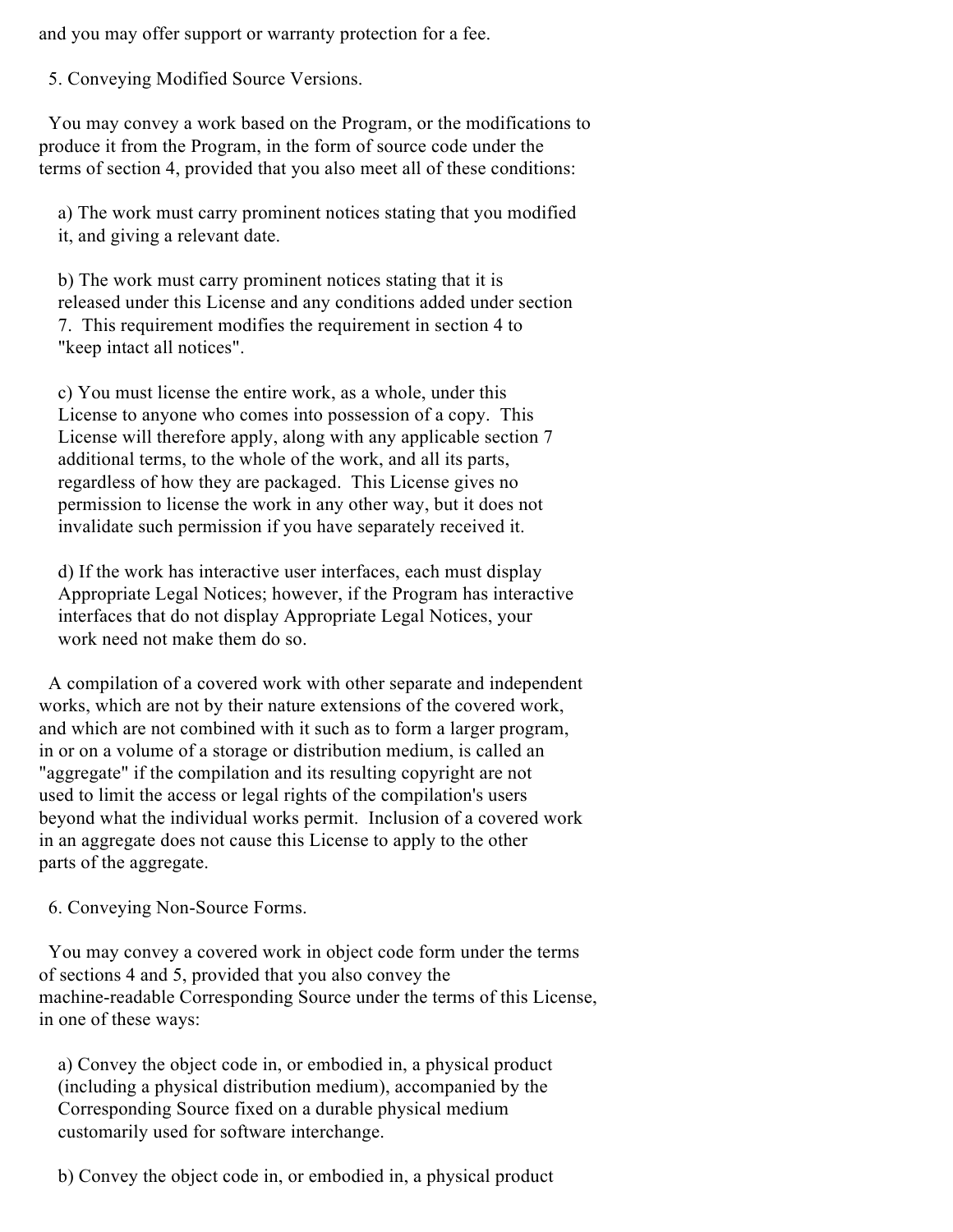(including a physical distribution medium), accompanied by a written offer, valid for at least three years and valid for as long as you offer spare parts or customer support for that product model, to give anyone who possesses the object code either (1) a copy of the Corresponding Source for all the software in the product that is covered by this License, on a durable physical medium customarily used for software interchange, for a price no more than your reasonable cost of physically performing this conveying of source, or (2) access to copy the Corresponding Source from a network server at no charge.

c) Convey individual copies of the object code with a copy of the written offer to provide the Corresponding Source. This alternative is allowed only occasionally and noncommercially, and only if you received the object code with such an offer, in accord with subsection 6b.

d) Convey the object code by offering access from a designated place (gratis or for a charge), and offer equivalent access to the Corresponding Source in the same way through the same place at no further charge. You need not require recipients to copy the Corresponding Source along with the object code. If the place to copy the object code is a network server, the Corresponding Source may be on a different server (operated by you or a third party) that supports equivalent copying facilities, provided you maintain clear directions next to the object code saying where to find the Corresponding Source. Regardless of what server hosts the Corresponding Source, you remain obligated to ensure that it is available for as long as needed to satisfy these requirements.

e) Convey the object code using peer-to-peer transmission, provided you inform other peers where the object code and Corresponding Source of the work are being offered to the general public at no charge under subsection 6d.

A separable portion of the object code, whose source code is excluded from the Corresponding Source as a System Library, need not be included in conveying the object code work.

A "User Product" is either (1) a "consumer product", which means any tangible personal property which is normally used for personal, family, or household purposes, or (2) anything designed or sold for incorporation into a dwelling. In determining whether a product is a consumer product, doubtful cases shall be resolved in favor of coverage. For a particular product received by a particular user, "normally used" refers to a typical or common use of that class of product, regardless of the status of the particular user or of the way in which the particular user actually uses, or expects or is expected to use, the product. A product is a consumer product regardless of whether the product has substantial commercial, industrial or non-consumer uses, unless such uses represent the only significant mode of use of the product.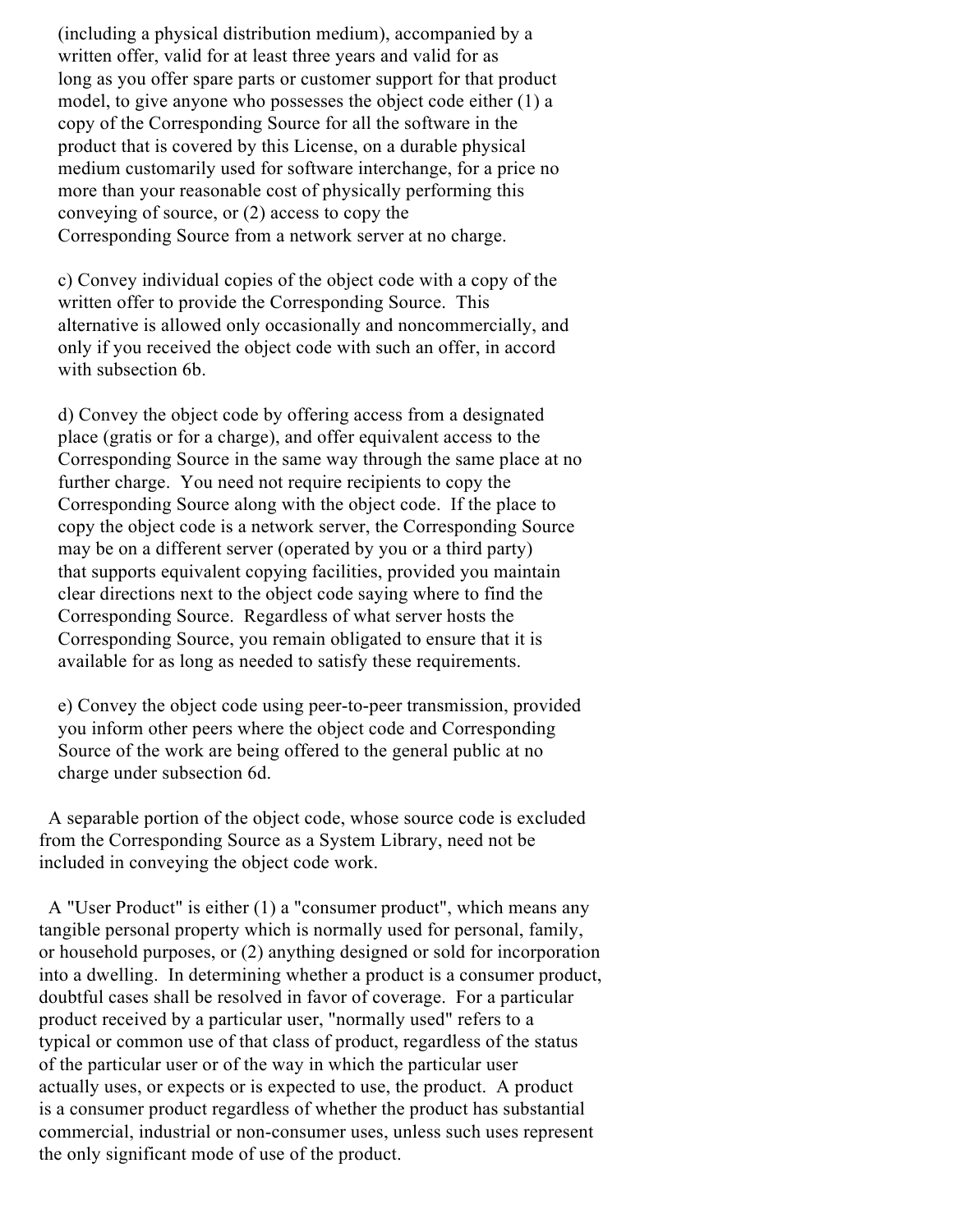"Installation Information" for a User Product means any methods, procedures, authorization keys, or other information required to install and execute modified versions of a covered work in that User Product from a modified version of its Corresponding Source. The information must suffice to ensure that the continued functioning of the modified object code is in no case prevented or interfered with solely because modification has been made.

If you convey an object code work under this section in, or with, or specifically for use in, a User Product, and the conveying occurs as part of a transaction in which the right of possession and use of the User Product is transferred to the recipient in perpetuity or for a fixed term (regardless of how the transaction is characterized), the Corresponding Source conveyed under this section must be accompanied by the Installation Information. But this requirement does not apply if neither you nor any third party retains the ability to install modified object code on the User Product (for example, the work has been installed in ROM).

The requirement to provide Installation Information does not include a requirement to continue to provide support service, warranty, or updates for a work that has been modified or installed by the recipient, or for the User Product in which it has been modified or installed. Access to a network may be denied when the modification itself materially and adversely affects the operation of the network or violates the rules and protocols for communication across the network.

Corresponding Source conveyed, and Installation Information provided, in accord with this section must be in a format that is publicly documented (and with an implementation available to the public in source code form), and must require no special password or key for unpacking, reading or copying.

#### 7. Additional Terms.

"Additional permissions" are terms that supplement the terms of this License by making exceptions from one or more of its conditions. Additional permissions that are applicable to the entire Program shall be treated as though they were included in this License, to the extent that they are valid under applicable law. If additional permissions apply only to part of the Program, that part may be used separately under those permissions, but the entire Program remains governed by this License without regard to the additional permissions.

When you convey a copy of a covered work, you may at your option remove any additional permissions from that copy, or from any part of it. (Additional permissions may be written to require their own removal in certain cases when you modify the work.) You may place additional permissions on material, added by you to a covered work, for which you have or can give appropriate copyright permission.

Notwithstanding any other provision of this License, for material you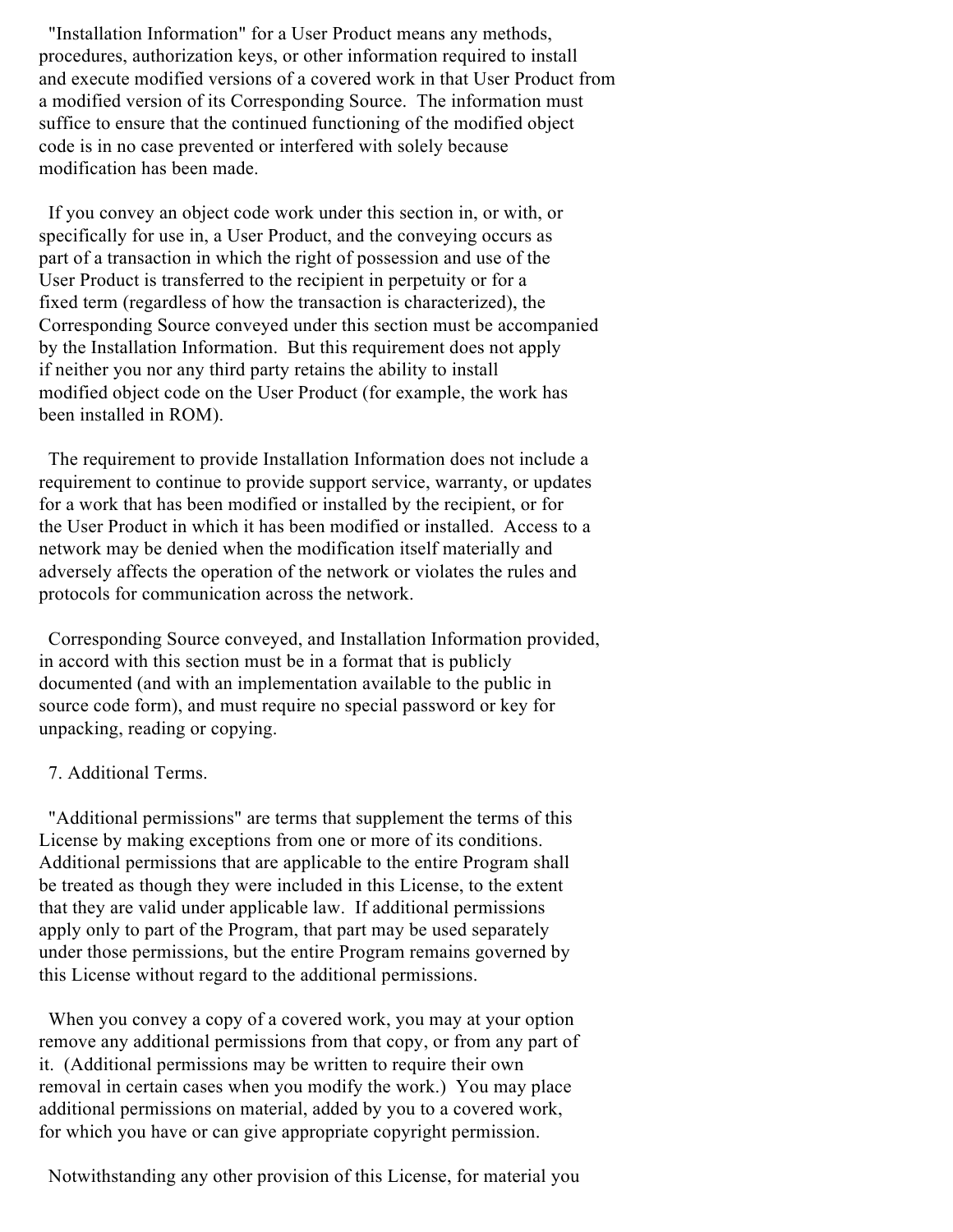add to a covered work, you may (if authorized by the copyright holders of that material) supplement the terms of this License with terms:

a) Disclaiming warranty or limiting liability differently from the terms of sections 15 and 16 of this License; or

b) Requiring preservation of specified reasonable legal notices or author attributions in that material or in the Appropriate Legal Notices displayed by works containing it; or

c) Prohibiting misrepresentation of the origin of that material, or requiring that modified versions of such material be marked in reasonable ways as different from the original version; or

d) Limiting the use for publicity purposes of names of licensors or authors of the material; or

e) Declining to grant rights under trademark law for use of some trade names, trademarks, or service marks; or

f) Requiring indemnification of licensors and authors of that material by anyone who conveys the material (or modified versions of it) with contractual assumptions of liability to the recipient, for any liability that these contractual assumptions directly impose on those licensors and authors.

All other non-permissive additional terms are considered "further restrictions" within the meaning of section 10. If the Program as you received it, or any part of it, contains a notice stating that it is governed by this License along with a term that is a further restriction, you may remove that term. If a license document contains a further restriction but permits relicensing or conveying under this License, you may add to a covered work material governed by the terms of that license document, provided that the further restriction does not survive such relicensing or conveying.

If you add terms to a covered work in accord with this section, you must place, in the relevant source files, a statement of the additional terms that apply to those files, or a notice indicating where to find the applicable terms.

Additional terms, permissive or non-permissive, may be stated in the form of a separately written license, or stated as exceptions; the above requirements apply either way.

### 8. Termination.

You may not propagate or modify a covered work except as expressly provided under this License. Any attempt otherwise to propagate or modify it is void, and will automatically terminate your rights under this License (including any patent licenses granted under the third paragraph of section 11).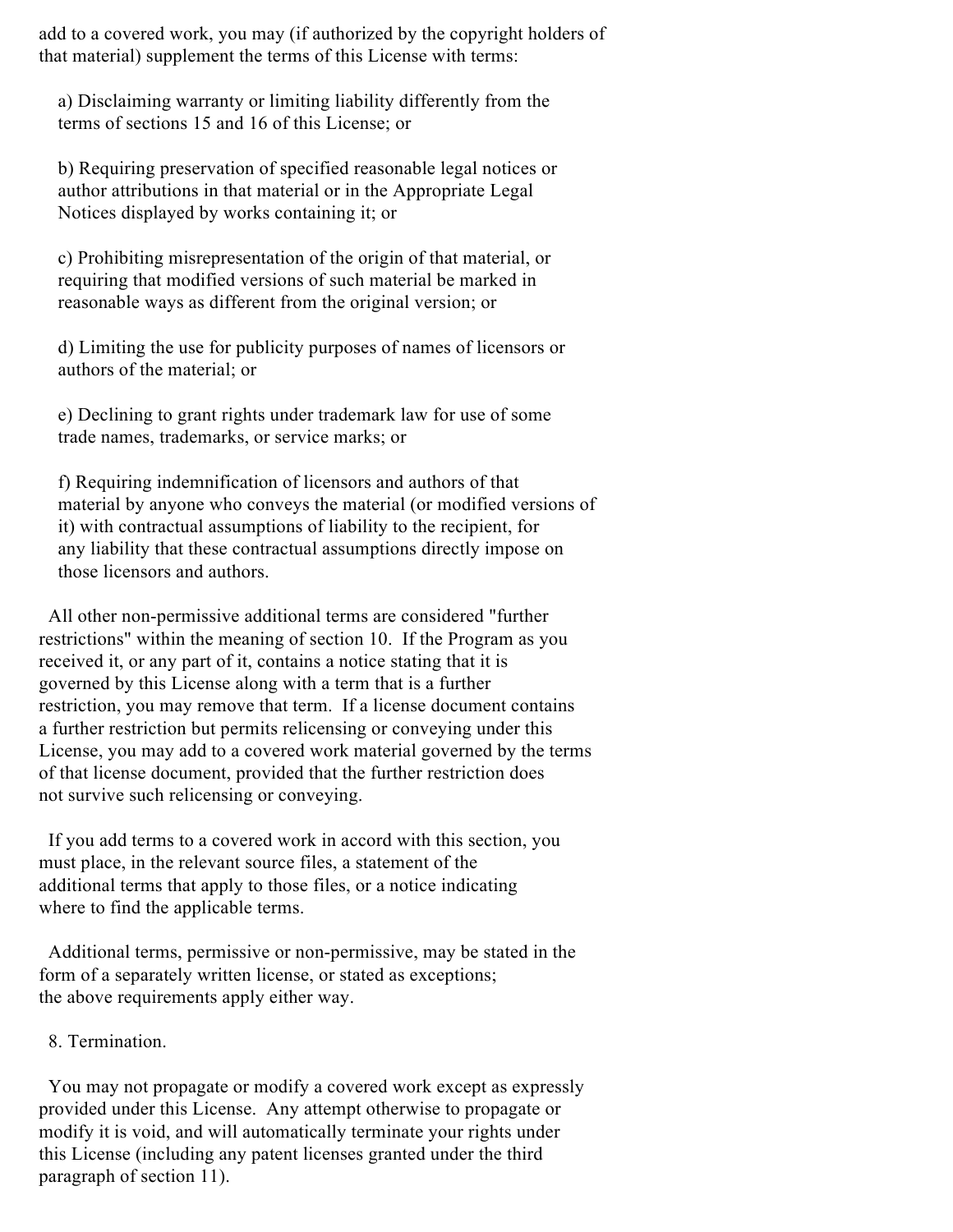However, if you cease all violation of this License, then your license from a particular copyright holder is reinstated (a) provisionally, unless and until the copyright holder explicitly and finally terminates your license, and (b) permanently, if the copyright holder fails to notify you of the violation by some reasonable means prior to 60 days after the cessation.

Moreover, your license from a particular copyright holder is reinstated permanently if the copyright holder notifies you of the violation by some reasonable means, this is the first time you have received notice of violation of this License (for any work) from that copyright holder, and you cure the violation prior to 30 days after your receipt of the notice.

Termination of your rights under this section does not terminate the licenses of parties who have received copies or rights from you under this License. If your rights have been terminated and not permanently reinstated, you do not qualify to receive new licenses for the same material under section 10.

9. Acceptance Not Required for Having Copies.

You are not required to accept this License in order to receive or run a copy of the Program. Ancillary propagation of a covered work occurring solely as a consequence of using peer-to-peer transmission to receive a copy likewise does not require acceptance. However, nothing other than this License grants you permission to propagate or modify any covered work. These actions infringe copyright if you do not accept this License. Therefore, by modifying or propagating a covered work, you indicate your acceptance of this License to do so.

10. Automatic Licensing of Downstream Recipients.

Each time you convey a covered work, the recipient automatically receives a license from the original licensors, to run, modify and propagate that work, subject to this License. You are not responsible for enforcing compliance by third parties with this License.

An "entity transaction" is a transaction transferring control of an organization, or substantially all assets of one, or subdividing an organization, or merging organizations. If propagation of a covered work results from an entity transaction, each party to that transaction who receives a copy of the work also receives whatever licenses to the work the party's predecessor in interest had or could give under the previous paragraph, plus a right to possession of the Corresponding Source of the work from the predecessor in interest, if the predecessor has it or can get it with reasonable efforts.

You may not impose any further restrictions on the exercise of the rights granted or affirmed under this License. For example, you may not impose a license fee, royalty, or other charge for exercise of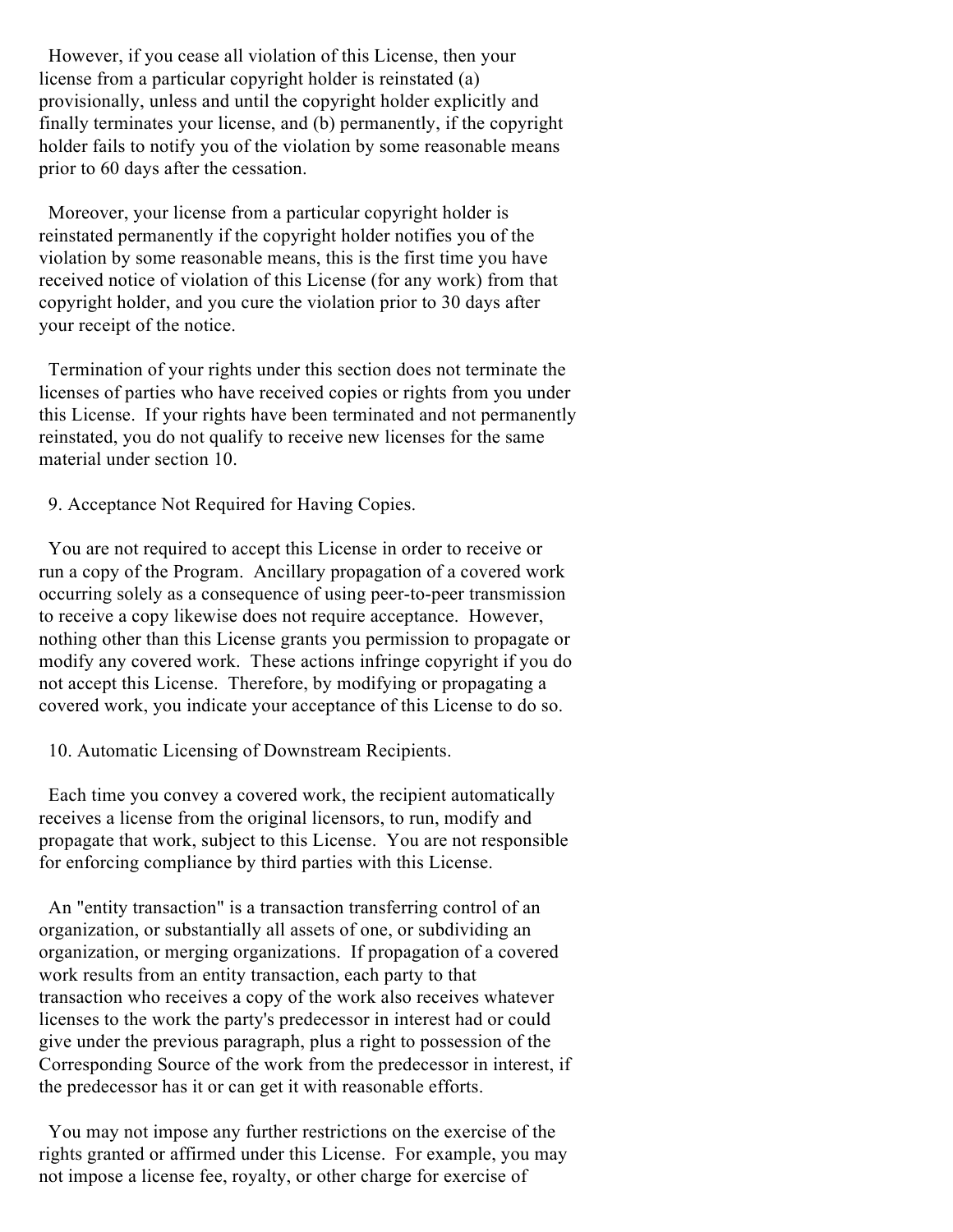rights granted under this License, and you may not initiate litigation (including a cross-claim or counterclaim in a lawsuit) alleging that any patent claim is infringed by making, using, selling, offering for sale, or importing the Program or any portion of it.

## 11. Patents.

A "contributor" is a copyright holder who authorizes use under this License of the Program or a work on which the Program is based. The work thus licensed is called the contributor's "contributor version".

A contributor's "essential patent claims" are all patent claims owned or controlled by the contributor, whether already acquired or hereafter acquired, that would be infringed by some manner, permitted by this License, of making, using, or selling its contributor version, but do not include claims that would be infringed only as a consequence of further modification of the contributor version. For purposes of this definition, "control" includes the right to grant patent sublicenses in a manner consistent with the requirements of this License.

Each contributor grants you a non-exclusive, worldwide, royalty-free patent license under the contributor's essential patent claims, to make, use, sell, offer for sale, import and otherwise run, modify and propagate the contents of its contributor version.

In the following three paragraphs, a "patent license" is any express agreement or commitment, however denominated, not to enforce a patent (such as an express permission to practice a patent or covenant not to sue for patent infringement). To "grant" such a patent license to a party means to make such an agreement or commitment not to enforce a patent against the party.

If you convey a covered work, knowingly relying on a patent license, and the Corresponding Source of the work is not available for anyone to copy, free of charge and under the terms of this License, through a publicly available network server or other readily accessible means, then you must either (1) cause the Corresponding Source to be so available, or (2) arrange to deprive yourself of the benefit of the patent license for this particular work, or (3) arrange, in a manner consistent with the requirements of this License, to extend the patent license to downstream recipients. "Knowingly relying" means you have actual knowledge that, but for the patent license, your conveying the covered work in a country, or your recipient's use of the covered work in a country, would infringe one or more identifiable patents in that country that you have reason to believe are valid.

If, pursuant to or in connection with a single transaction or arrangement, you convey, or propagate by procuring conveyance of, a covered work, and grant a patent license to some of the parties receiving the covered work authorizing them to use, propagate, modify or convey a specific copy of the covered work, then the patent license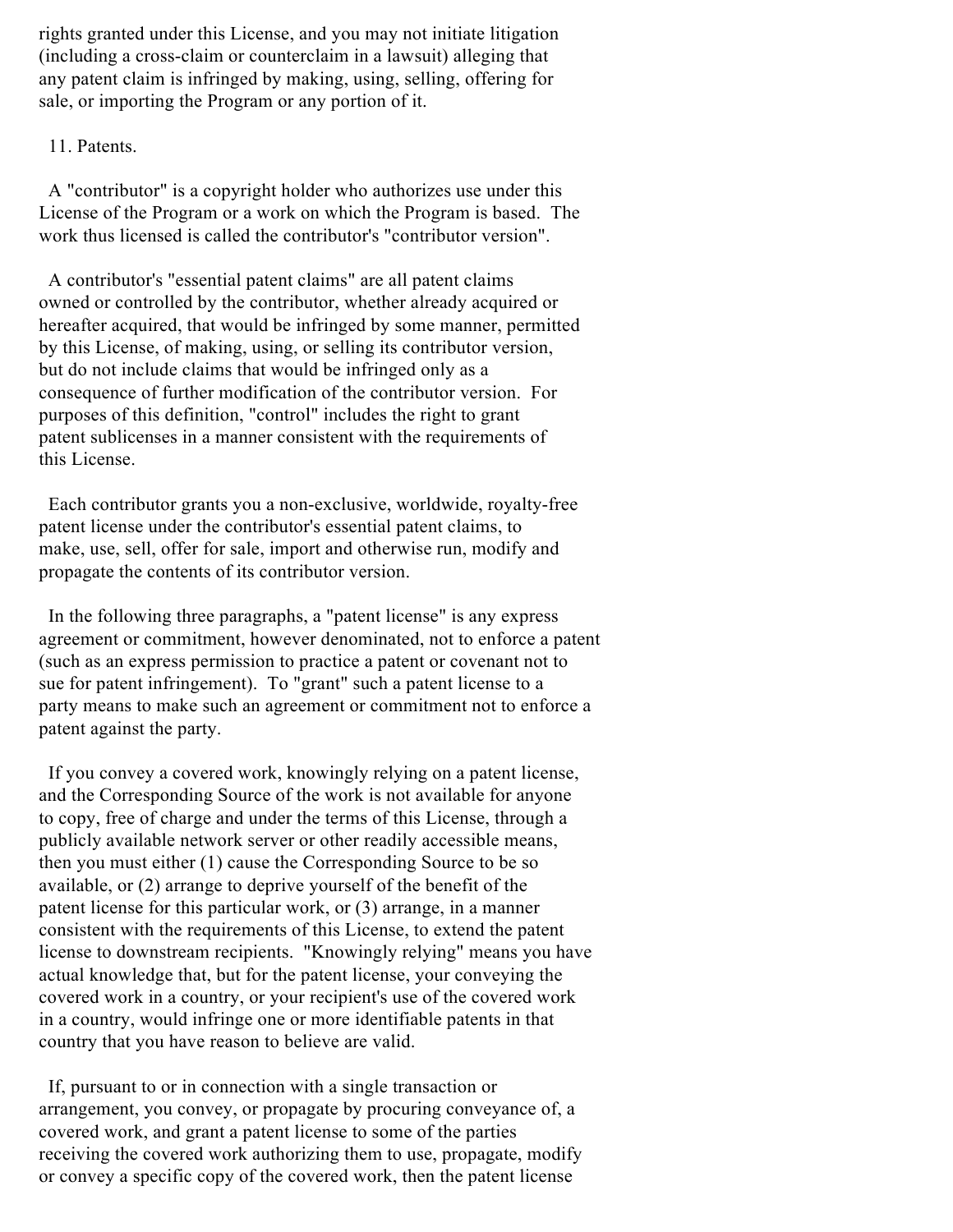you grant is automatically extended to all recipients of the covered work and works based on it.

A patent license is "discriminatory" if it does not include within the scope of its coverage, prohibits the exercise of, or is conditioned on the non-exercise of one or more of the rights that are specifically granted under this License. You may not convey a covered work if you are a party to an arrangement with a third party that is in the business of distributing software, under which you make payment to the third party based on the extent of your activity of conveying the work, and under which the third party grants, to any of the parties who would receive the covered work from you, a discriminatory patent license (a) in connection with copies of the covered work conveyed by you (or copies made from those copies), or (b) primarily for and in connection with specific products or compilations that contain the covered work, unless you entered into that arrangement, or that patent license was granted, prior to 28 March 2007.

Nothing in this License shall be construed as excluding or limiting any implied license or other defenses to infringement that may otherwise be available to you under applicable patent law.

12. No Surrender of Others' Freedom.

If conditions are imposed on you (whether by court order, agreement or otherwise) that contradict the conditions of this License, they do not excuse you from the conditions of this License. If you cannot convey a covered work so as to satisfy simultaneously your obligations under this License and any other pertinent obligations, then as a consequence you may not convey it at all. For example, if you agree to terms that obligate you to collect a royalty for further conveying from those to whom you convey the Program, the only way you could satisfy both those terms and this License would be to refrain entirely from conveying the Program.

13. Use with the GNU Affero General Public License.

Notwithstanding any other provision of this License, you have permission to link or combine any covered work with a work licensed under version 3 of the GNU Affero General Public License into a single combined work, and to convey the resulting work. The terms of this License will continue to apply to the part which is the covered work, but the special requirements of the GNU Affero General Public License, section 13, concerning interaction through a network will apply to the combination as such.

14. Revised Versions of this License.

The Free Software Foundation may publish revised and/or new versions of the GNU General Public License from time to time. Such new versions will be similar in spirit to the present version, but may differ in detail to address new problems or concerns.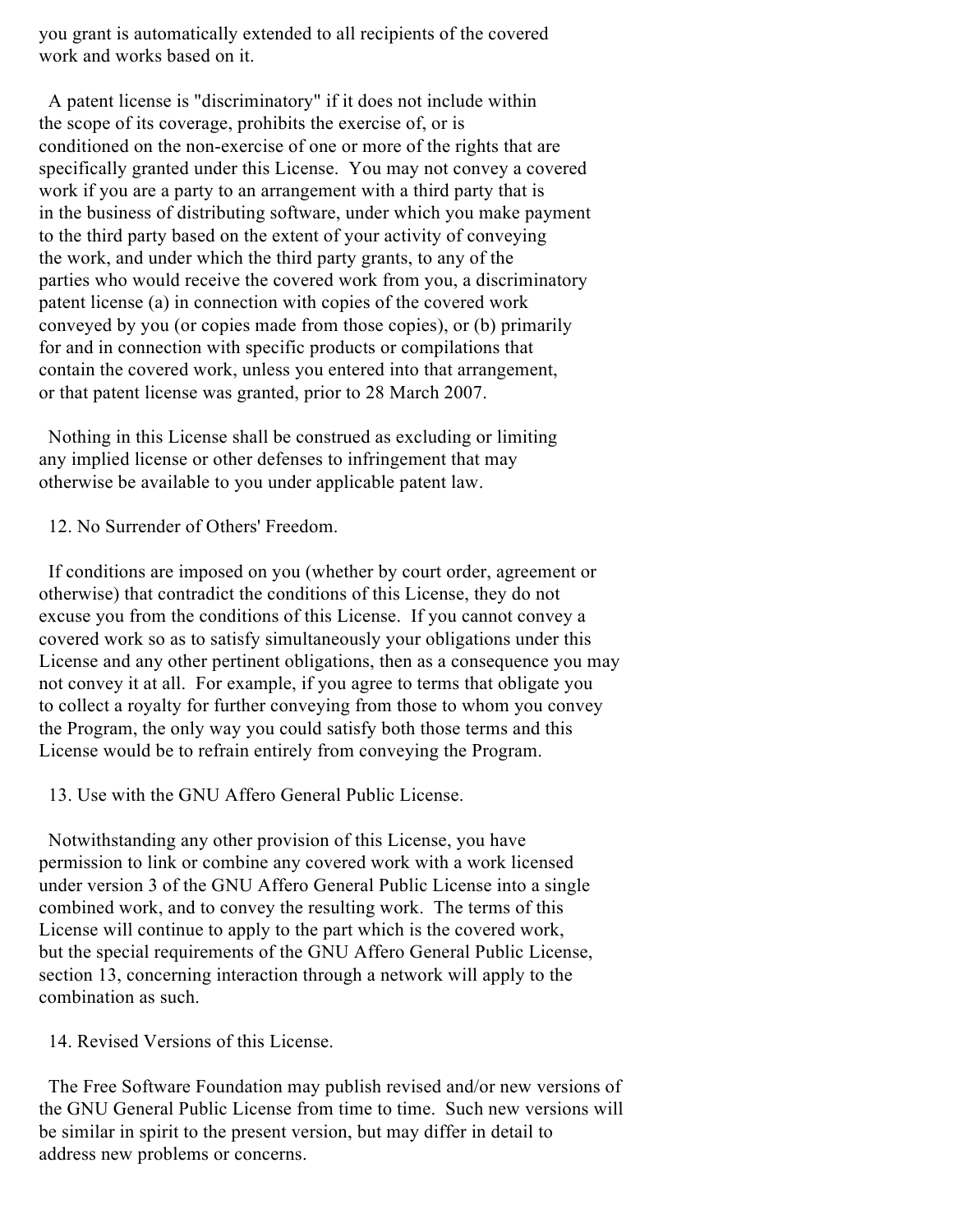Each version is given a distinguishing version number. If the Program specifies that a certain numbered version of the GNU General Public License "or any later version" applies to it, you have the option of following the terms and conditions either of that numbered version or of any later version published by the Free Software Foundation. If the Program does not specify a version number of the GNU General Public License, you may choose any version ever published by the Free Software Foundation.

If the Program specifies that a proxy can decide which future versions of the GNU General Public License can be used, that proxy's public statement of acceptance of a version permanently authorizes you to choose that version for the Program.

Later license versions may give you additional or different permissions. However, no additional obligations are imposed on any author or copyright holder as a result of your choosing to follow a later version.

15. Disclaimer of Warranty.

THERE IS NO WARRANTY FOR THE PROGRAM, TO THE EXTENT PERMITTED BY APPLICABLE LAW. EXCEPT WHEN OTHERWISE STATED IN WRITING THE COPYRIGHT HOLDERS AND/OR OTHER PARTIES PROVIDE THE PROGRAM "AS IS" WITHOUT WARRANTY OF ANY KIND, EITHER EXPRESSED OR IMPLIED, INCLUDING, BUT NOT LIMITED TO, THE IMPLIED WARRANTIES OF MERCHANTABILITY AND FITNESS FOR A PARTICULAR PURPOSE. THE ENTIRE RISK AS TO THE QUALITY AND PERFORMANCE OF THE PROGRAM IS WITH YOU. SHOULD THE PROGRAM PROVE DEFECTIVE, YOU ASSUME THE COST OF ALL NECESSARY SERVICING, REPAIR OR CORRECTION.

16. Limitation of Liability.

IN NO EVENT UNLESS REQUIRED BY APPLICABLE LAW OR AGREED TO IN WRITING WILL ANY COPYRIGHT HOLDER, OR ANY OTHER PARTY WHO MODIFIES AND/OR CONVEYS THE PROGRAM AS PERMITTED ABOVE, BE LIABLE TO YOU FOR DAMAGES, INCLUDING ANY GENERAL, SPECIAL, INCIDENTAL OR CONSEQUENTIAL DAMAGES ARISING OUT OF THE USE OR INABILITY TO USE THE PROGRAM (INCLUDING BUT NOT LIMITED TO LOSS OF DATA OR DATA BEING RENDERED INACCURATE OR LOSSES SUSTAINED BY YOU OR THIRD PARTIES OR A FAILURE OF THE PROGRAM TO OPERATE WITH ANY OTHER PROGRAMS), EVEN IF SUCH HOLDER OR OTHER PARTY HAS BEEN ADVISED OF THE POSSIBILITY OF SUCH DAMAGES.

17. Interpretation of Sections 15 and 16.

If the disclaimer of warranty and limitation of liability provided above cannot be given local legal effect according to their terms, reviewing courts shall apply local law that most closely approximates an absolute waiver of all civil liability in connection with the Program, unless a warranty or assumption of liability accompanies a copy of the Program in return for a fee.